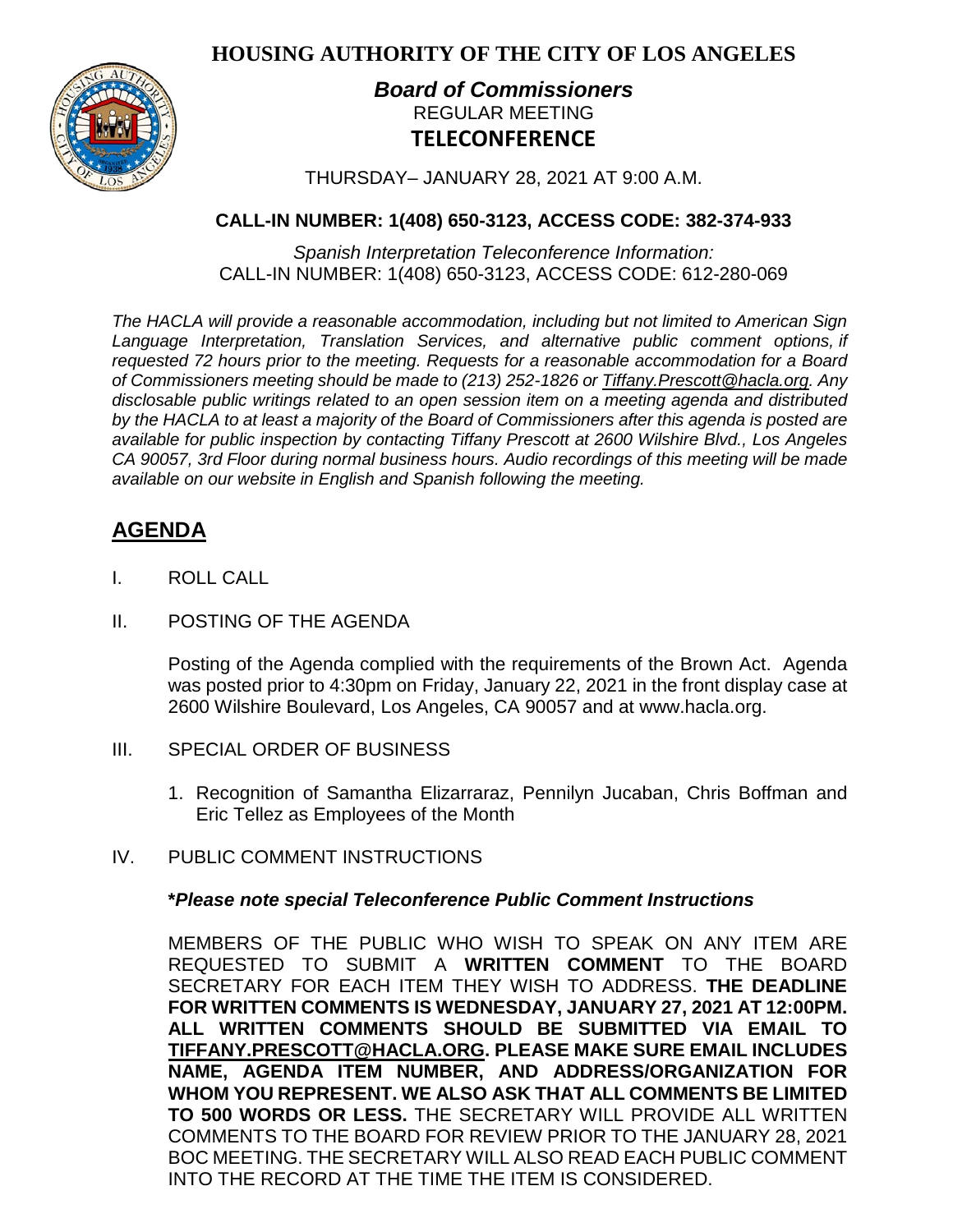THE PURPOSE OF PUBLIC COMMENT IS TO ALLOW THE PUBLIC TO ADDRESS THE BOARD AND THE BOARD IS INTERESTED IN HEARING FROM MEMBERS OF THE PUBLIC, STAKEHOLDERS AND INTERESTED PARTIES. HOWEVER, SPEAKERS ARE ASKED TO EXERCISE COURTESY AND CONSIDER THE RIGHTS OF OTHER SPEAKERS BY ADHERING TO THE SPECIAL TELECONFERENCE PUBLIC COMMENT INSTRUCTIONS AND IF POSSIBLE REFRAIN FROM UNNECESSARY REPETITION IN THEIR COMMENTS.

## V. PRESIDENT AND CEO ADMINISTRATIVE REPORT

1. Monthly Oral Report

### VI. BOARD BUSINESS ITEMS

- A. Items for Discussion
	- 1. Proposed Resolution Authorizing the President and CEO, or Designee, to Execute a Contract with Hyland Software, Inc., for an Initial Two-Year Term with Three (3) One-Year Options for Renewal for a Total Contract Amount Not-to-Exceed \$1,800,000 for Software Licensing, Hosting, Consulting, Training, Maintenance and Technical **Support**
	- Contact: Luis Yataco, Information Technology Director
	- 2. Proposed Resolution Authorizing the President and CEO, or Designee, to Increase the Contracting Awards for Environmental Services and Construction Contract Administration/Management Services Under Request for Qualifications HA-2018-90 (RFQ) in an Amount Totaling \$4,400,000; and Further Authorizing the President and CEO, or Designee, to Reallocate Funding Awards Under the RFQ Based Upon Future Business Needs

Contact: Howard Baum, Deputy General Counsel

B. Consent Items

Routine business items are assigned to the consent agenda. These items will be approved by the Board in one motion. A Commissioner may request any consent agenda item be removed, discussed or acted upon separately. Items removed from the consent agenda for separate action will be considered in the "Excluded Consent Items" section below.

1. Proposed Resolution Approving the Amended and Restated Conflict of Interest Policy of the Housing Authority of the City of Los Angeles

Contact: James Johnson, General Counsel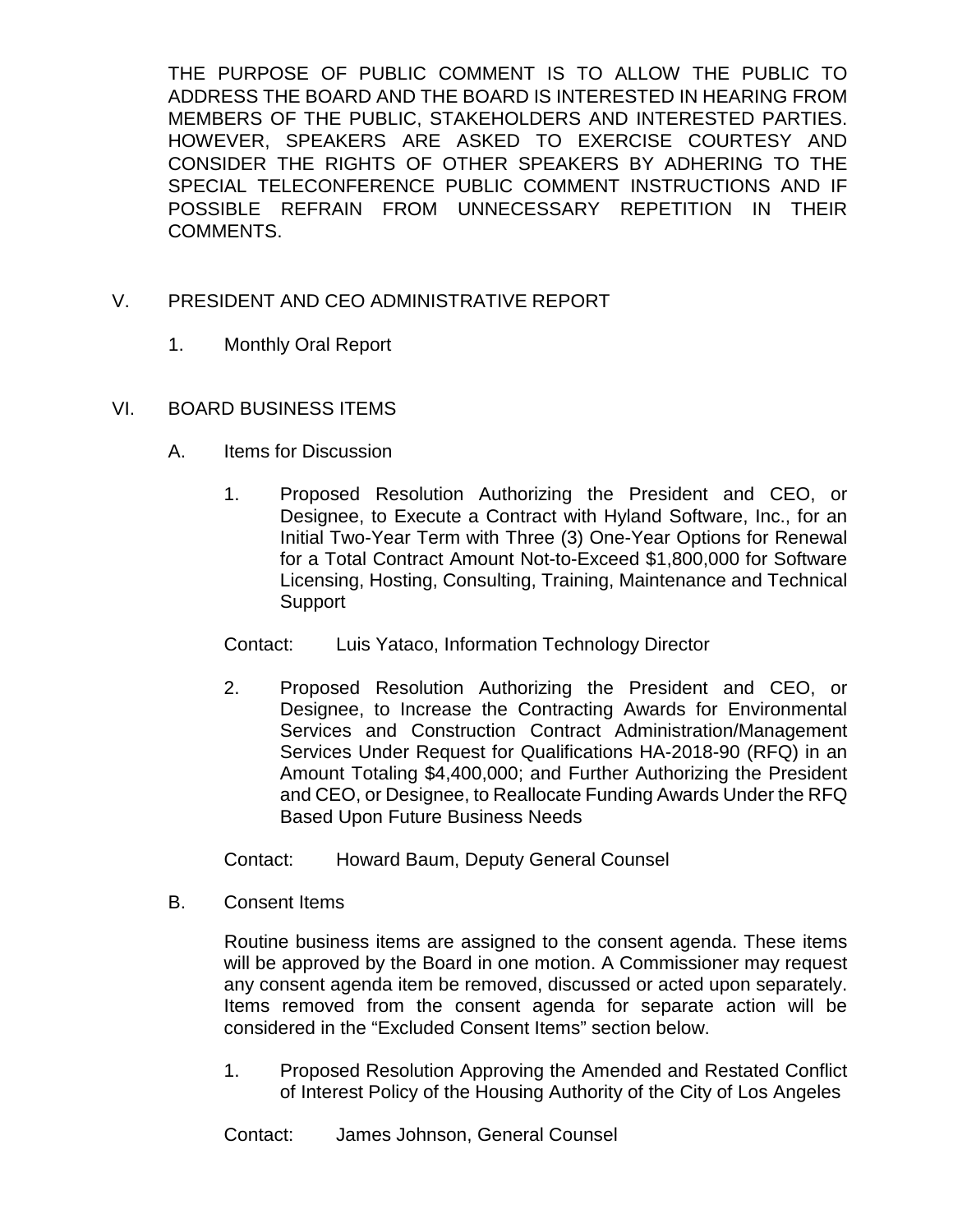- 2. Proposed Resolution Authorizing the President and CEO, or Designee, to Purchase Public Officials Liability and Employment Practices Liability Insurance from Ironshore Specialty Insurance Company, Allied World Surplus Lines Insurance, Indian Harbor Insurance and RSUI Indemnity Company; Excess Workers' Compensation Insurance from State National, and to Execute Related **Actions**
- Contact: Annie Markarian, Director of Labor and Employee Relations
- 3. Proposed Resolution Approving Extension of Expanded Families First Coronavirus Response Act Benefits for Employees of the Housing Authority of the City of Los Angeles
- Contact: Annie Markarian, Director of Labor and Employee Relations
- 4. Proposed Resolution Approving and Adopting the Housing Authority of the City of Los Angeles' Pay Schedules for Calendar Year 2021
- Contact: Annie Markarian, Director of Labor and Employee Relations
- 5. Proposed Resolution Authorizing the President and CEO, or His Designee, to Write Off Uncollectible Accounts Receivable Including \$24,375 for Public Housing Rental Units, and \$71,522 for Non-Public Housing Rental Units
- Contact: Patricia Kataura, Director of Finance
- 6. 2019 Audited Financial Statements and Federal Single Audit Reports

### **Receive and File**

- Contact: Marlene Garza, Chief Financial Officer
- 7. Jordan Downs Redevelopment Project Quarterly Progress Report (4<sup>th</sup>) Quarter 2020)

### **Receive and File**

- Contact: Jenny Scanlin, Chief Strategic Development Officer
- C. Excluded Consent Agenda Items